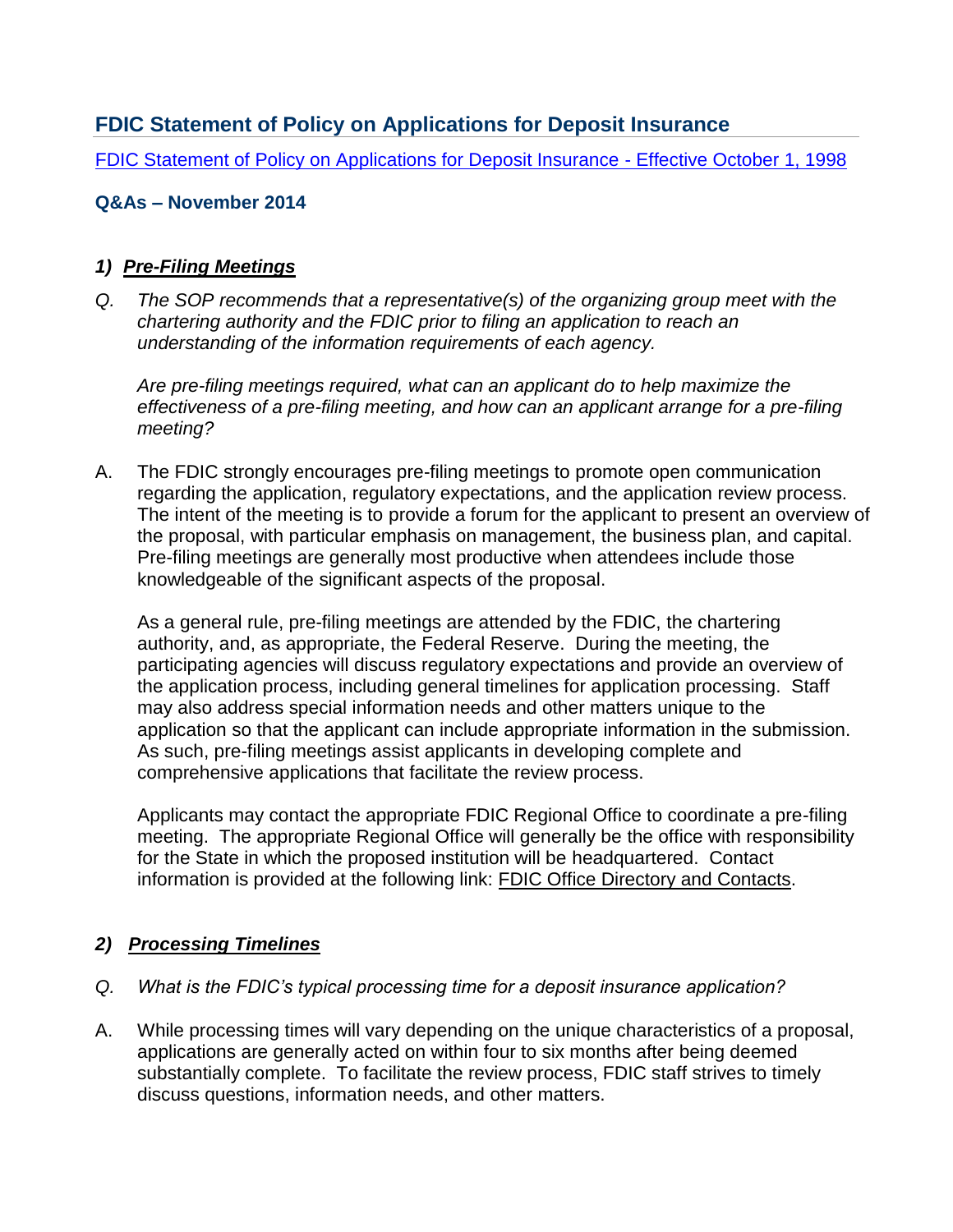The Interagency Charter and Federal Deposit Insurance Application Form and instructions, which are accessible at

[http://www.fdic.gov/regulations/laws/FORMS/applications.html,](http://www.fdic.gov/regulations/laws/FORMS/applications.html) were designed to aid applicants in assembling the information necessary to initiate the application process. In addition to general instructions for preparing the application, the form includes guidance with respect to the business plan and the financial projections.

Use of the form and accompanying instructions, together with insights obtained during the pre-filing meeting, should provide a basis on which to assemble an application that enables the FDIC and other agencies to evaluate the applicable statutory and other requirements.

### *3) Initial Capitalization*

- *Q. Does the FDIC require all new institutions to provide "up front" (or initial) capitalization sufficient to maintain a tier one leverage capital ratio of at least 8 percent for the first seven years of operation? What is the minimum amount of capital required to organize an institution?*
- A. No, the initial capital raised does not need to be sufficient to provide a Tier 1 capital-toassets leverage ratio ("Leverage Ratio") of at least 8 percent throughout the first seven years of operation. As stated in the SOP, the initial capital raised by a proposed institution should generally be sufficient to provide a Leverage Ratio of at least 8 percent throughout the first three years of operation. While the 8 percent threshold will generally be applied to proposals displaying a traditional risk profile, the FDIC may seek a higher level of capital for those proposals displaying heightened risk profiles or complexity, such as with respect the proposed institution's anticipated size, complexity, and business strategy.

As with the Leverage Ratio, the amount of cash capital necessary to organize an institution will be largely derived from the proposed institution's anticipated size, complexity, and business strategy. Other considerations will include any statutory or regulatory requirements of the chartering authority.

## *4) Initial Business Plan*

- *Q. Does the FDIC require all new institutions to provide a business plan covering the first seven years of operation?*
- A. No, the business plan submitted with the application should cover the first three years of operation. The Interagency Charter and Federal Deposit Insurance Application Form and instructions, which are accessible at [http://www.fdic.gov/regulations/laws/FORMS/applications.html,](http://www.fdic.gov/regulations/laws/FORMS/applications.html) include guidance with